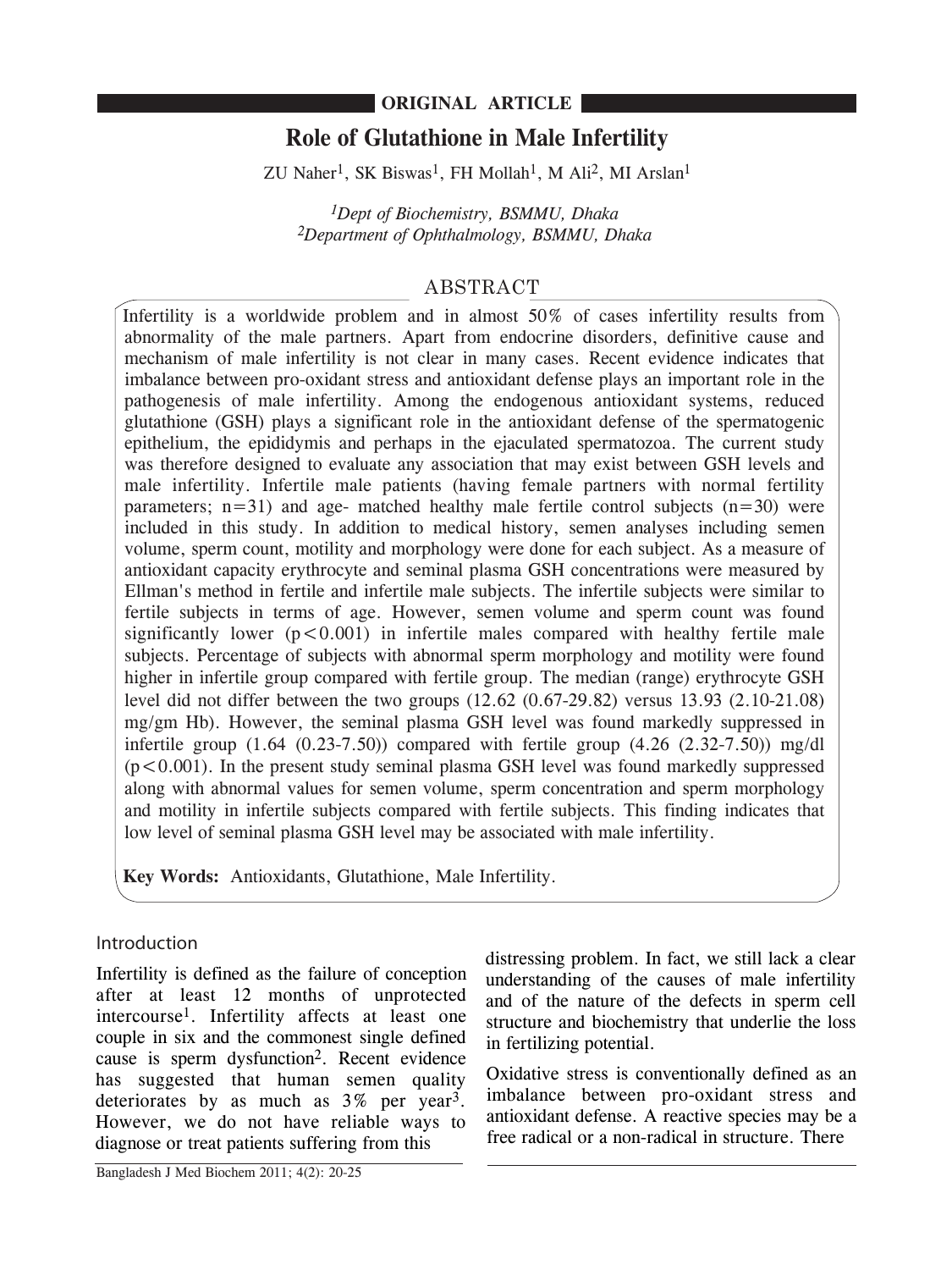are three different classes of reactive species relevant in biology and medicine: a. reactive oxygen species (ROS), b. reactive nitrogen species, and c. reactive chlorine species<sup>4</sup>. A battery of different antioxidants normally protects against oxidants<sup>6</sup>. Oxidative stress develops when oxidants outnumber antioxidants and peroxidation products develop, and these phenomena cause pathologic effects<sup>7,8</sup>. In common with all cell types, spermatozoa can defend themselves against oxidative damage. Although the existence and role of catalase in human spermatozoa is controversial<sup>9</sup>, they are known to possess two alternative defense mechanisms against superoxide (O2.-) and H2O2, namely superoxide dismutase (SOD) and the glutathione peroxidase/reductase pair $10,11,12$ . However, the relative contribution of each of these defense mechanisms in normal men and in men with impaired spermatogenesis remains to be fully elucidated.

Glutathione (L- -glutamyl-L-cysteinylglycine; GSH) is the most abundant non-protein thiol in mammalian cells, being present in concentrations of 0.5-10 mmol/l. Cellular GSH plays a key role in many biological processes, including the synthesis of proteins and DNA and the transport of amino acids, but notably, it plays a key role in protecting cells against oxidation: the sulphydryl (SH) group is a strong nucleophile, and confers protection against damage by oxidants, electrophiles and free radicals<sup>13</sup>.

Glutathione has been detected in various concentrations in male reproductive tissues in different species including human being. Substantial quantities of GSH are found in the testis, reproductive tract fluids, and epididymal spermatozoa<sup>14</sup>. Its presence has been shown intracellularly within the sperm as well as extracellularly in the seminal plasma. Glutathione has been found to be low in azoospermics compared with normospermics, and a decrease in seminal plasma and erythrocyte levels of GSH has been shown to cause disruption in the membrane integrity of spermatozoa as a consequence of increased

21 Bangladesh J Med Biochem; 4(2) ZU Naher, SK Biswas, FH Mollah, M Ali, et al

oxidative stress15. In addition, deficiency of GSH has been shown to cause instability of the body of the sperm resulting in defective sperm motility<sup>16</sup>, which suggests that low levels of GSH might affect male fertility. However, involvement of GSH with male infertility is still controversial because there are studies that did not find a significant difference of seminal plasma or erythrocyte GSH levels among groups of subjects with different fertility potentials $17,18$ . Moreover, no such study has been done in Bangladeshi population. Therefore, it is very important to establish whether GSH level really plays any role in male infertility.

# Methods

This study was done in the Department of Biochemistry, Bangabandhu Sheikh Mujib Medical University (BSMMU), Dhaka, Bangladesh. A total of 31 diagnosed infertile male patients (having normal female partner) who attended in the infertility unit of Gynaecology and Obstetrics Department at BSMMU and 30 age-matched fertile healthy control subjects were taken purposively and conveniently by following the inclusion criteria and exclusion criteria. Male subjects were included in this study whose female partners were found normal in terms of fertility parameters. For selecting control group agematched fertile male having offspring were taken. Those male subjects were excluded from this study who had one or more of the following criteria: acute illness within the last 3 months; chornic illness (e.g. neoplasm, varicocele, trauma, hydrocele, mumps, etc); history of genital tract infections (e.g. urethritis, orchtic etc.) and trauma (e.g. horse riding, cycling etc.); hypogonadism; obstruction of vas deferens; hypospadias; retrograde ejaculation; current history of medication for infertility. In addition, those male subjects were excluded from this study whose female partners had abnormal fertility parameters. This study was approved by the institutional review board and an informed written consent was taken from all subjects.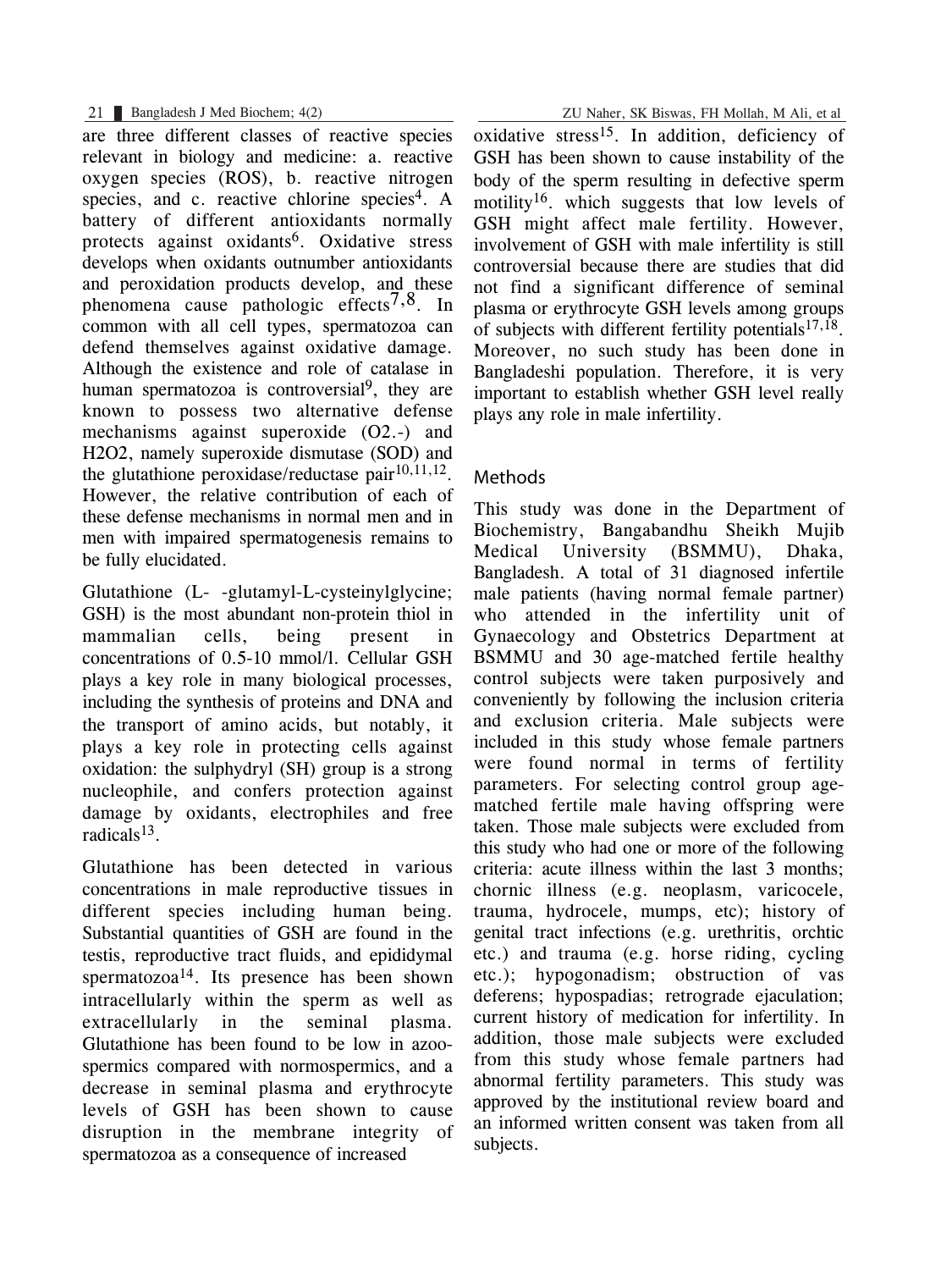Five ml of venous blood were collected. 2.5 ml of blood was taken in a heparinzed test-tube for the assay of oxidative stress markers and from the remaining 2.5 ml of blood, serum was separated by centrifugation for hormone analysis. Semen samples were collected from the subjects after 3-4 days of sexual abstinence. Samples were collected in the clinical facility by masturbation into a sterile glass container.20 For internal quality control of semen analysis, spermiograms were carried out by the trained observer, according to the World Health Organization guidelines.21 Spermiograms included semen volume (ml), sperm density (106 per ml), sperm motility (%) and abnormal morphologic features (%).

Semen samples were centrifuged and then seminal plasma was separated for determination of GSH concentrations. For determination of GSH concentrations, a precipitating solution was added to seminal plasma to precipitate all proteins in the sample. After centrifugation, the clear supernatants were stored at -760C until used for analysis. GSH concentration in semen and erythrocyte was measured by Ellman's method<sup>22</sup>. In this method, DTNB  $(5, 5$ -dithiobis 2-nitrobenzoic acid), a disulfide chromogen, is readily reduced by -SH groups to an intensely yellow compound. The absorbance of the reduced chromogen is measured at 412 nm by spectrophotometer and is directly proportional to the GSH concentration.

All the data were recorded systematically in a preformed data collection sheet. Data were analyzed by using SPSS 12.0 for Windows. Mann-Whitney U test, unpaired t-test and Z-test were done to find significant difference between groups. Statistical significance was set at  $p < 0.05$ .

#### Results

As shown in table 1, fertile and infertile subjects were similar in terms of age. However, semen volume and sperm concentrations were found significantly  $(p<0.001)$  lower in infertile subjects compared with fertile subjects (Table 1). Moreover, significantly higher number (percentage) of subjects having abnormal sperm

motility and morphology were observed in infertile group compared with fertile group.

#### **Table-I**

| Parameter                                            | Case $(n=31)$    | Control $(n=30)$ p-value |                      |
|------------------------------------------------------|------------------|--------------------------|----------------------|
| Age (years)                                          | $34.48 \pm 4.59$ | $35.83 + 4.46$           | 0.25a                |
| Semen volume (ml)                                    | $2.36 + 0.96$    | $3.26 + 0.73$            | < 0.001a             |
| Sperm concentration $(x10^6$ /ml),<br>Median (range) | $19(5-150)$      | $100(25 - 180)$          | < 0.001 <sup>b</sup> |
| Sperm motility %<br>(normal / abnormal)              | 45.2 / 54.8      | 93.3 / 6.7               | 0.001 <sup>c</sup>   |
| Sperm morphology %<br>(normal / abnormal)            | 67.7/32.3        | 96.7 / 3.3               | $0.004$ c            |
| $a =$ unpaired 't' test.                             |                  |                          |                      |
| $b =$ Mann-Whitney test                              |                  |                          |                      |

c= 'Z' proportion test

To evaluate antioxidant activity, the levels of GSH in the erythrocytes and seminal plasma were measured both in case and control groups. Median (range) GSH level of erythrocyte was found 12.62 (0.67-29.82) and 13.93 (2.10- 21.08) mg/gm Hb in case and control groups, respectively. Thus the GSH level did not differ between infertile and fertile male subjects (Figure 1). On the other hand, median (range) GSH level of seminal plasma was found 1.64 (0.23-7.50) and 4.26 (2.32-7.50) mg/dl in case and control groups, respectively. Thus the seminal plasma GSH level was found significantly  $(p < 0.001)$  suppressed in infertile males compared with healthy fertile male subjects (Figure 2)



**Figure-1:** *GSH level of erythrocyte in mg/gm Hb in study subject.*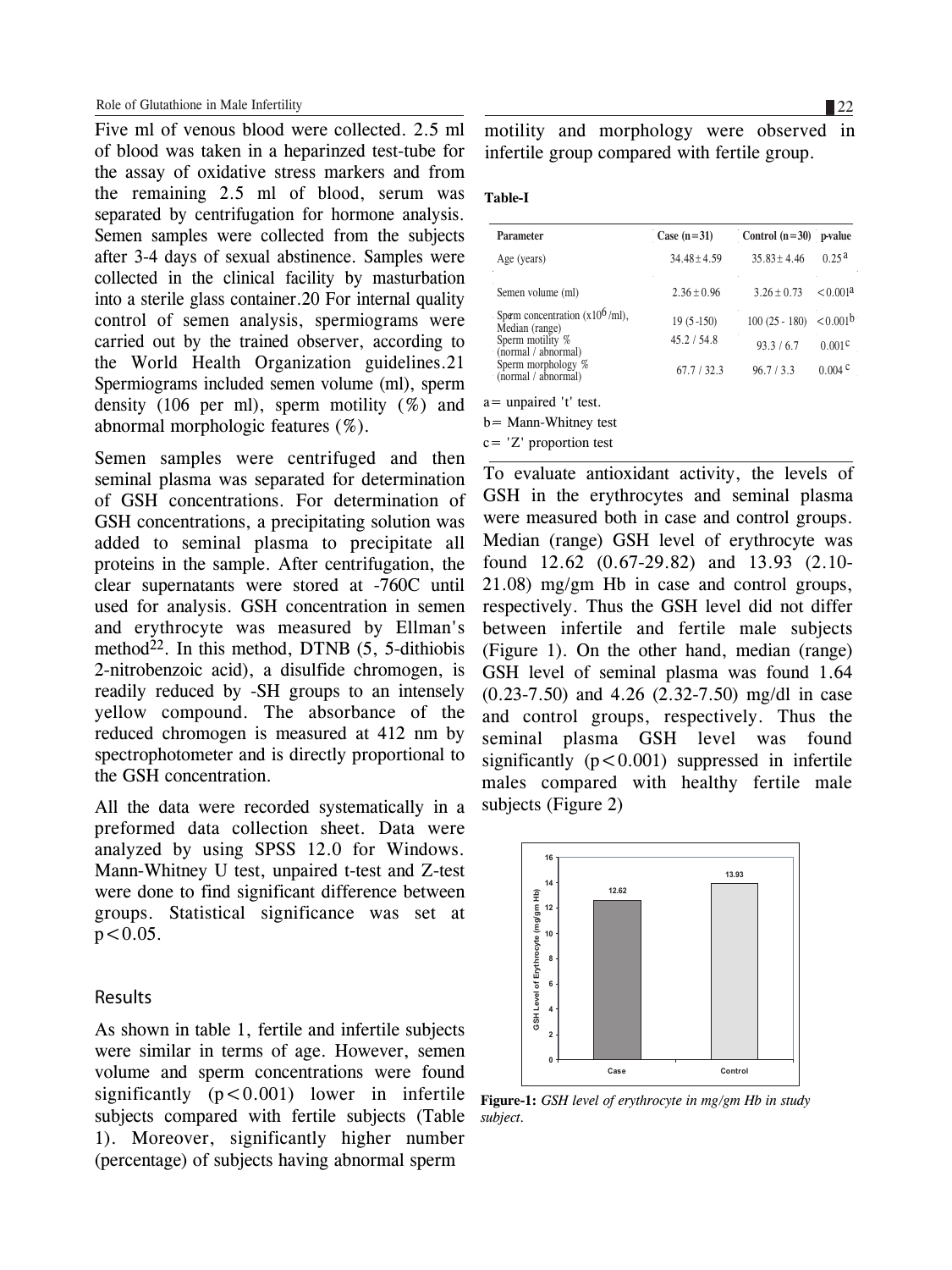

**Figure-2:** *GSH level of seminal plasma in mg/dl in study subject.*

### Discussion

Infertility is a common yet complex problem affecting approximately 15% of couples attempting to conceive a baby. Although infertility problems were attributed to the woman in the past, it is now known that male factors play a role in almost one half of cases. Male fertility depends on the production of normal sperm and the delivery of it to a female partner's reproductive tract. Most commonly, male infertility arises when the man is unable to produce or deliver fully functioning sperm. The potential role of antioxidants in ameliorating such damage has begun to be examined with studies involving vitamin E, GSH, catalase and SOD.23,24 Vitamin E suppresses lipid peroxidation catalysed by ferrous ion in vitro, and consequently rescues the capacity of ejaculated spermatozoa for sperm-oocyte fusion<sup>25</sup>. The use of other antioxidants, including SOD and GSH, was studied by Griveau and Le Lannou  $(1994)^{24}$  who examined the ability of SOD and GSH to influence the loss of motility and acrosome reaction rates in spermatozoa prepared by centrifugation. Both GSH and SOD have a protective effect on rates of acrosome reaction and loss of motility over 24 h although only SOD preserves the capacity of the cells to exhibit hyperactivated motility.

In the present study, the antioxidant GSH level in the erythrocyte did not differ between fertile and infertile subjects. However, seminal plasma

GSH level was found significantly low in infertile subjects compared with control fertile subjects, which indicates that the antioxidant defense system in the semen was impaired in infertile subjects. Several other studies also clearly showed a decreased GSH level in the seminal plasma of infertile and sub-fertile groups compared with healthy fertile group,26 which is actually similar to our present finding. However, Oschendorf et al. (1998) did not observe a statistically significant difference of seminal plasma GSH level among groups with different fertility potential.<sup>17</sup>

The finding of similar level of GSH in the erythrocyte between fertile and infertile subjects may appear confusing. But this can be explained with the fact that the cell contains many antioxidants other than GSH, and therefore, it may be possible that other antioxidants, which were not measured in the present study, may be altered in response to increased oxidative stress. However, the low levels of GSH in the semen of infertile subjects clearly indicate that the spermatozoa of infertile subjects were exposed to decreased antioxidant level. Moreover, the semen analysis report clearly showed both qualitative and quantitative defects of the sperm obtained from the infertile subjects. The sperm count, sperm morphology and motility, as well as semen volume were all found significantly lower in infertile subjects compared with fertile subjects. Thus it suggests that decreased antioxidant level in the seminal fluid has a negative impact on semen quality. This is a very important finding, and it is well supported by several previously published studies.

Thus the findings of the present study although shows an association between antioxidant level and infertility, the obvious limitation of the present study is that it is unable to confirm whether the low level of antioxidant itself inflicted any damage on the spermatozoa (such as peroxidation of membrane lipids, DNA modification or apoptosis) was not evaluated in the present study due to lack of technical support and funding<sup>27</sup>. At the same time, it is also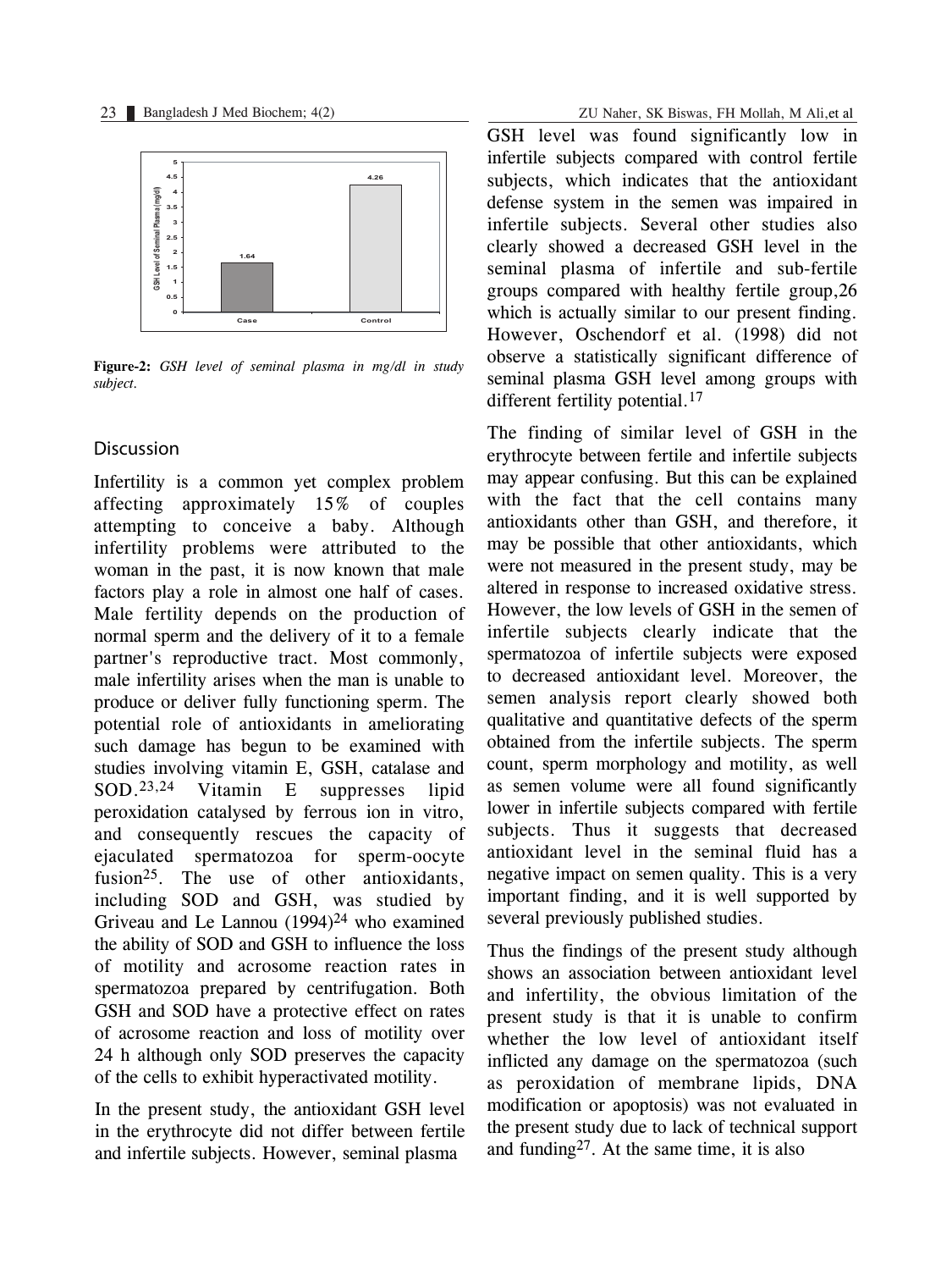important to conduct interventional studies whereby the fertility parameters of the infertile subjects will be evaluated after alleviating oxidative stress with antioxidants.

# Conclusion

The findings of the present study show an association with low antioxidant level in the semen and bad quality of spermatozoa of the infertile subjects. Thus we conclude that male infertility may be associated with decreased antioxidant level. However, it cannot be concluded that there is any cause and effect relationship between low GSH level in the seminal plasma and male infertility. This limitation was due to the lack of technical facilities to measure the DNA base modification or apoptosis of the spermatozoa in infertile subjects. Although administration of antioxidants to patients with male infertility has begun to attract considerable interest, adequate randomized controlled trials must be conducted before being given any firm recommendation for clinical practice.

#### References

- 1. Snick HKA, Snick TS, Evers JLH and Collins JA. 'The spontaneous pregnancy prognosis in untreated subfertile couples: the Walcheren primary care study'. Hum Reprod 1997;12:1582-1588.
- 2. Hull MGR, Glazener CMA, Kelly NJ, Conway DI, Foster PA, Hinton RA, Coulson C, Lambert PA, Watt EM and Desai KM. 'Population study of causes, treatment and outcome of infertility'. 1985;291:1693-1697
- 3. Auger J, Kunstmann JM, Czyglik F and Jouannet P. 'Decline in semen quality among fertile men in Paris during the past 20 years'. New England Journal of Medicine, 1995; 332:281-285
- 4. Halliwell B & Whiteman M. 'Measureing reactive species and oxidative damage in vivo and in cell culture: how should you do it and what do the results mean?'. Brit J Pharmacol. 2004;142:231-255.
- 5. Halliwell B. 'Tell me about free radicals, doctor: a review'. J Roy Soc Med. 1989;82: 747-752.
- 6. Sies H. 'Strategies of antioxidant defense'. Eur J Biochem. 1993;215:213-219.
- 7. Sikka SC. 'Relative impact of oxidative stress on male reproductive function'. Curr Med Chem, 2001;8:851-862.
- 8. Spitteler G. Review: on 'the chemistry of oxidative stress'. J Lipid Metabal. 1993;7:77-82.
- 9. Jeulin C, Soufir JC, Weber P, Laval Martin D and Calvayrac R. 'Catalase activity in human spermatozoa and seminal plasma'. Gamete Research. 1989;24:185-196.
- 10. Alvarez JG, Touchstone JC, Blasco L and Storey BT. 'Spontaneous lipid peroxidation and production of hydrogen peroxide and superoxide in human spermatozoa'. Superoxide dismutase as major enzyme protectant against oxygen toxicity. Journal. 1987;8: 338-348.
- 11. Alvarez JG and Storey BT Role of glutathione peroxidase in protecting mammalian spermatozoa from loss of motility caused by spontaneous lipid peroxidation. Gamete Research 1989;23:77-90.
- 12. Griveau JF, Dumont E, Renard P, Callegari JP and Le Lannou D. 'Reactive oxygen species, lipid peroxidation and enzymatic defence systems in human spermatozoa'. Fertility. 1995;103:17-26.
- 13. Meister A and Anderson ME. 'Glutathione', Ann Revi of Biochem, 1983;52:711-760.
- 14. Agrawal YP and Vanha-Perttula T. 'Glutathione, Lglutamic acid and gamma-glutamyl transpeptidase in the bull reproductive tissues'. Int J Androl. 1988;11:123-131.
- 15. Chaudhari AR, Piyali D and Ramji S. 'Study of oxidative stress and reduced glutathione levels in seminal plasma of human subjects with different fertility potential'. Biomedical Research, 2008; 19:207-210.
- 16. Irvine DS. 'Glutathione as a treatment for male infertility'. Rev Reprod 1996;1:6-12.
- 17. Ochsendorf FR, Buhl R, Bastlein A and Beschmann H. 'Glutathione in Spermatozoa & Seminal Plasma of infertile men'. Hum Reprod. 1998;13:353-359.
- 18 Sikka, SC 2004, 'Role of oxidative stress and antioxidants in andrology and assisted reproductive technology' J Androlo. 25, 5-18.